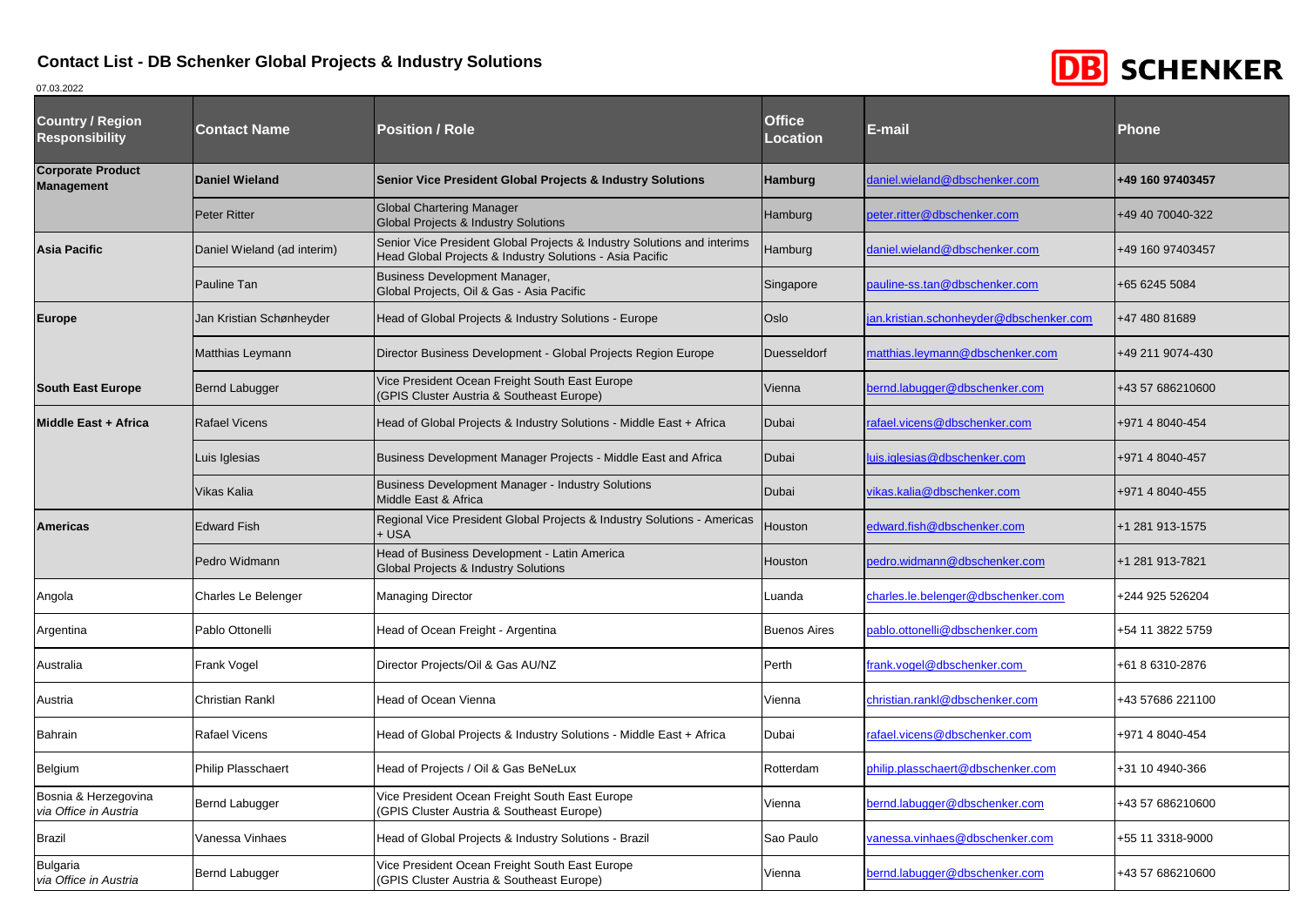

| <b>Country / Region</b><br><b>Responsibility</b> | <b>Contact Name</b>      | <b>Position / Role</b>                                                                      | <b>Office</b><br>Location | E-mail                              | <b>Phone</b>     |
|--------------------------------------------------|--------------------------|---------------------------------------------------------------------------------------------|---------------------------|-------------------------------------|------------------|
| Canada                                           | <b>Edward Fish</b>       | Regional Vice President Global Projects & Industry Solutions - Americas<br>+ USA            | Houston                   | edward.fish@dbschenker.com          | +1 281 913-1575  |
| Chile                                            | Rodrigo Carrasco         | Head of Projects Chile & Peru                                                               | Santiago                  | rodrigo.carrasco@dbschenker.com     | +56 22 428-1304  |
| China                                            | Michael Liu              | Projects Manager China                                                                      | Beijing                   | michael.liu@dbschenker.com          | +86 10 8042 0398 |
| Croatia<br>via Office in Austria                 | Bernd Labugger           | Vice President Ocean Freight South East Europe<br>(GPIS Cluster Austria & Southeast Europe) | Vienna                    | bernd.labugger@dbschenker.com       | +43 57 686210600 |
| Czech Republic                                   | Pavel Trnka              | Head of Project Cargo                                                                       | Prague                    | bavel.trnka@dbschenker.com          | +420 242 405 166 |
| Denmark<br>via Office in Norway                  |                          | <b>Product Mail Address:</b>                                                                |                           | no.sm.osl.projects@dbschenker.com   | +47 22727500     |
| Egypt                                            | Essam Ali                | Director, Projects and Oil & Gas - Egypt                                                    | Cairo                     | essam.ali@dbschenker.com            | +20 2 2268 3214  |
| Finland                                          | Mikko Moeroe             | Head of Special Transports & Projects                                                       | Helsinki                  | mikko.moro@dbschenker.com           | +358 10 520 2230 |
| France                                           | Christophe Andrieux      | Director Projects / Oil & Gas - France + Morocco                                            | Paris                     | christophe.andrieux@dbschenker.com  | +33 1 4185-4612  |
| Cluster Germany/<br>Switzerland                  | Daniel Storm             | Head of Global Projects & Industry Solutions<br>Cluster Germany + Switzerland               | Duesseldorf               | daniel.storm@dbschenker.com         | +49 211 9074-434 |
| Germany                                          | <b>Christoph Hilgers</b> | <b>Head of Projects Germany</b>                                                             | Duesseldorf               | christoph.hilgers@dbschenker.com    | +49 211 9074-460 |
| Greece<br>via Office in Austria                  | Bernd Labugger           | Vice President Ocean Freight South East Europe<br>GPIS Cluster Austria & Southeast Europe)  | Vienna                    | bernd.labugger@dbschenker.com       | +43 57 686210600 |
| Hungary<br>via Office in Austria                 | Bernd Labugger           | Vice President Ocean Freight South East Europe<br>(GPIS Cluster Austria & Southeast Europe) | Vienna                    | bernd.labugger@dbschenker.com       | +43 57 686210600 |
| Hongkong                                         | Michael Liu              | Projects Manager China<br>Beijing                                                           |                           | michael.liu@dbschenker.com          | +86 10 8042 0398 |
| celand<br>via Office in Norway                   |                          | <b>Product Mail Address:</b>                                                                |                           | no.sm.osl.projects@dbschenker.com   | +47 22727500     |
| ndia                                             | Joby Varghese            | Director - Projects / Oil & Gas - India                                                     | Mumbai                    | joby.varghese@dbschenker.com        | +91 22 4218 3805 |
| ndonesia                                         | Harry Angki              | Director Global Projects & Industry Solutions - Indonesia                                   | Jakarta                   | narry.angki@dbschenker.com          | +62 21 7884 3788 |
| raq                                              | <b>Rafael Vicens</b>     | Head of Global Projects & Industry Solutions - Middle East + Africa                         | Dubai                     | rafael.vicens@dbschenker.com        | +971 4 804 0454  |
| reland                                           | Ben Kharbouche           | Head of Global Projects & Industry Solutions - UK & Ireland                                 | London                    | ben.kharbouche@dbschenker.com       | +44 1268 632091  |
| taly                                             | Sebastiano Bianchini     | Head of Global Projects & Industry Solutions Italy                                          | Milano                    | sebastiano.bianchini@dbschenker.com | +39 02 51666-463 |
|                                                  | Lorenzo Becagli          | Oil & Gas, Business Development Manager Italy                                               | Prato                     | lorenzo.becagli@dbschenker.com      | +39 0574 599 518 |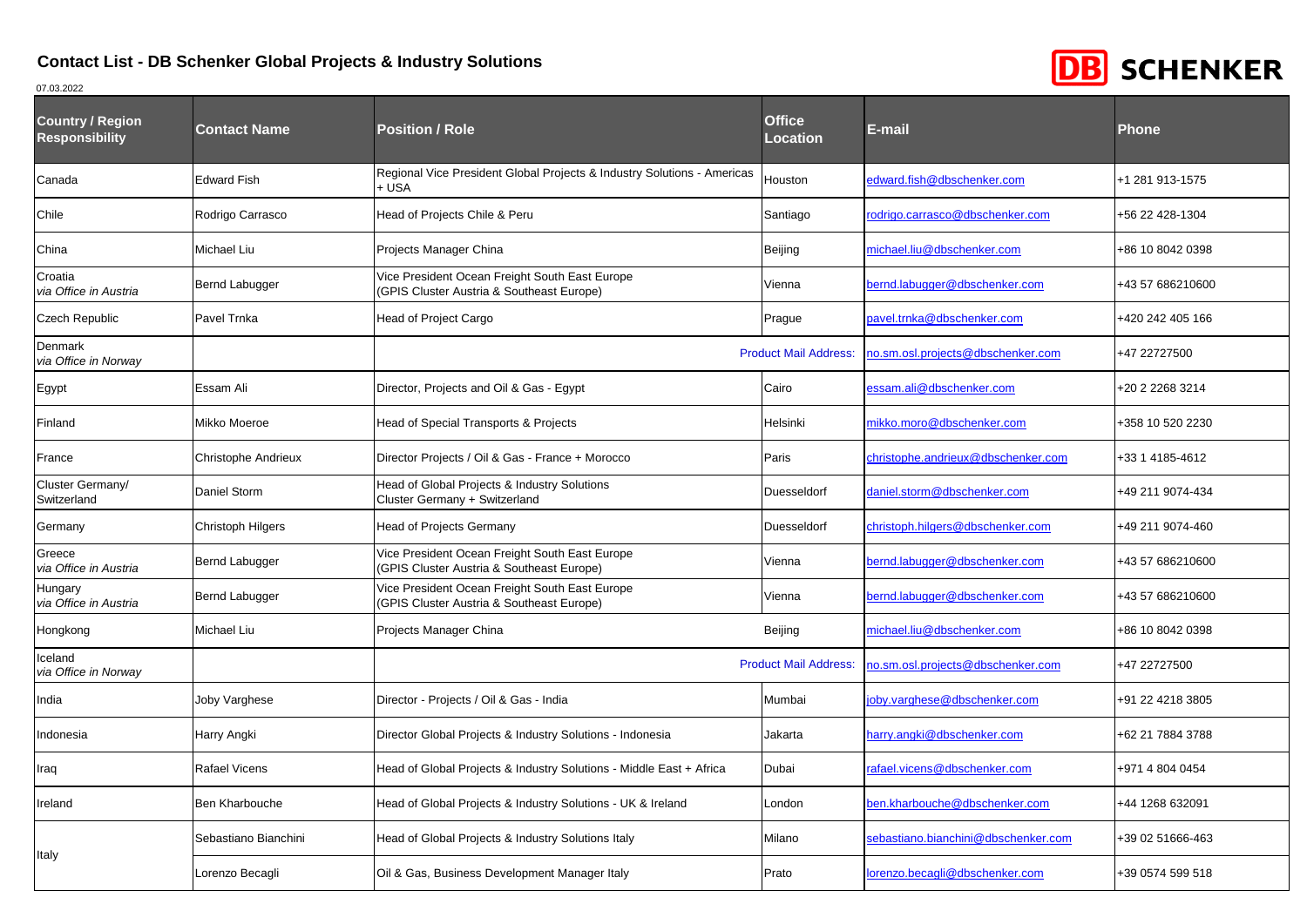

| <b>Country / Region</b><br><b>Responsibility</b> | <b>Contact Name</b>       | <b>Position / Role</b>                                                                                | <b>Office</b><br>Location | E-mail                                | <b>Phone</b>     |
|--------------------------------------------------|---------------------------|-------------------------------------------------------------------------------------------------------|---------------------------|---------------------------------------|------------------|
| Japan                                            | Hisashi Yoshida           | Head of Projects Japan                                                                                | Tokyo                     | hisashi.yoshida@schenker-seino.co.jp  | +81 3 5769 7370  |
| <b>Kazakhstan</b>                                | <b>Kaspars Kurmins</b>    | Managing Director                                                                                     | Almaty                    | kaspars.kurmins@dbschenker.com        | +7 777 176 3344  |
| Kenya                                            | Rahim Jiva                | Head of Ocean Freight - Kenya & East Africa                                                           | Nairobi                   | rahim.jiva@dbschenker.com             | +254 722 203091  |
| Korea - South                                    | <b>Terry Yook</b>         | BD Manager                                                                                            | Seoul                     | erry.yook@dbschenker.com              | +82 2 3140-0844  |
| Kuwait                                           | <b>Rafael Vicens</b>      | Head of Global Projects & Industry Solutions - Middle East + Africa                                   | Dubai                     | afael.vicens@dbschenker.com           | +971 4 804 0454  |
| Kyrgyzstan                                       | <b>Kaspars Kurmins</b>    | Managing Director                                                                                     | Almaty                    | kaspars.kurmins@dbschenker.com        | +7 777 176 3344  |
| Luxemburg                                        | Philip Plasschaert        | Head of Projects / Oil & Gas BeNeLux                                                                  | Rotterdam                 | ohilip.plasschaert@dbschenker.com     | +31 10 4940-366  |
| Macedonia<br>via Office in Austria               | Bernd Labugger            | Vice President Ocean Freight South East Europe<br><b>GPIS Cluster Austria &amp; Southeast Europe)</b> | Vienna                    | bernd.labugger@dbschenker.com         | +43 57 686210600 |
| Malaysia                                         | Murad Abd Kadir           | Senior Manager - Business Development<br>Sales & Sales Planning for GPIS-MY                           | Kuala Lumpur              | nurad.kadir@dbschenker.com            | +60 3 7949 7825  |
| Mexico                                           | <b>Florian Scholz</b>     | Business Development Manager, Projects / Oil & Gas Mexico                                             | Mexico City               | florian.scholz@dbschenker.com         | +52 55 3000 4700 |
| Montenegro<br>via Office in Austria              | Bernd Labugger            | Vice President Ocean Freight South East Europe<br>(GPIS Cluster Austria & Southeast Europe)           | Vienna                    | bernd.labugger@dbschenker.com         | +43 57 686210600 |
| Morocco                                          | Badreddine Benmoha        | Coordinator - Projects / Oil & Gas                                                                    | Casablanca                | badreddine.benmoha@dbschenker.com     | +212 5 2903-5267 |
| Mozambique                                       | Filipe de Carvalho        | General Manager                                                                                       | Beira                     | filipe.decarvalho@dbschenker.com      | +258 84 309 3730 |
| Myanmar                                          | Prayuth Liewongcharoen    | GM Projects, Oil & Gas, and Fairs & Events                                                            | Bangkok                   | oravuth.liewongcharoen@dbschenker.com | +66 2 269 6500   |
| Namibia                                          | Christoph Scholz          | Managing Director                                                                                     | Windhoek                  | christoph.scholz@dbschenker.com       | +264 61376550    |
| Netherlands                                      | <b>Philip Plasschaert</b> | Head of Projects / Oil & Gas BeNeLux                                                                  | Rotterdam                 | ohilip.plasschaert@dbschenker.com     | +31 10 4940-366  |
| New Zealand                                      | <b>Malcolm Heath</b>      | Project Manager New Zealand                                                                           | Christchurch              | malcolm.heath@dbschenker.com          | +64 27 455 2853  |
| North Macedonia<br>via Office in Austria         | Bernd Labugger            | Vice President Ocean Freight South East Europe<br>(GPIS Cluster Austria & Southeast Europe)           | Vienna                    | bernd.labugger@dbschenker.com         | +43 57 686210600 |
| Norway                                           | Geir Brække               | Head of Global Projects & Industry Solutions - Norway                                                 | Oslo                      | geir.brekke@dbschenker.com            | +47 22727500     |
| Oman                                             | Abhijit Asati             | <b>Business Development Manager</b>                                                                   | Muscat                    | abhijit.asati@dbschenker.com          | +968 9657 1179   |
| Peru                                             | Pedro Widmann             | Head of Business Development - Latin America<br>Global Projects & Industry Solutions                  | Houston                   | pedro.widmann@dbschenker.com          | +1 281 913-7821  |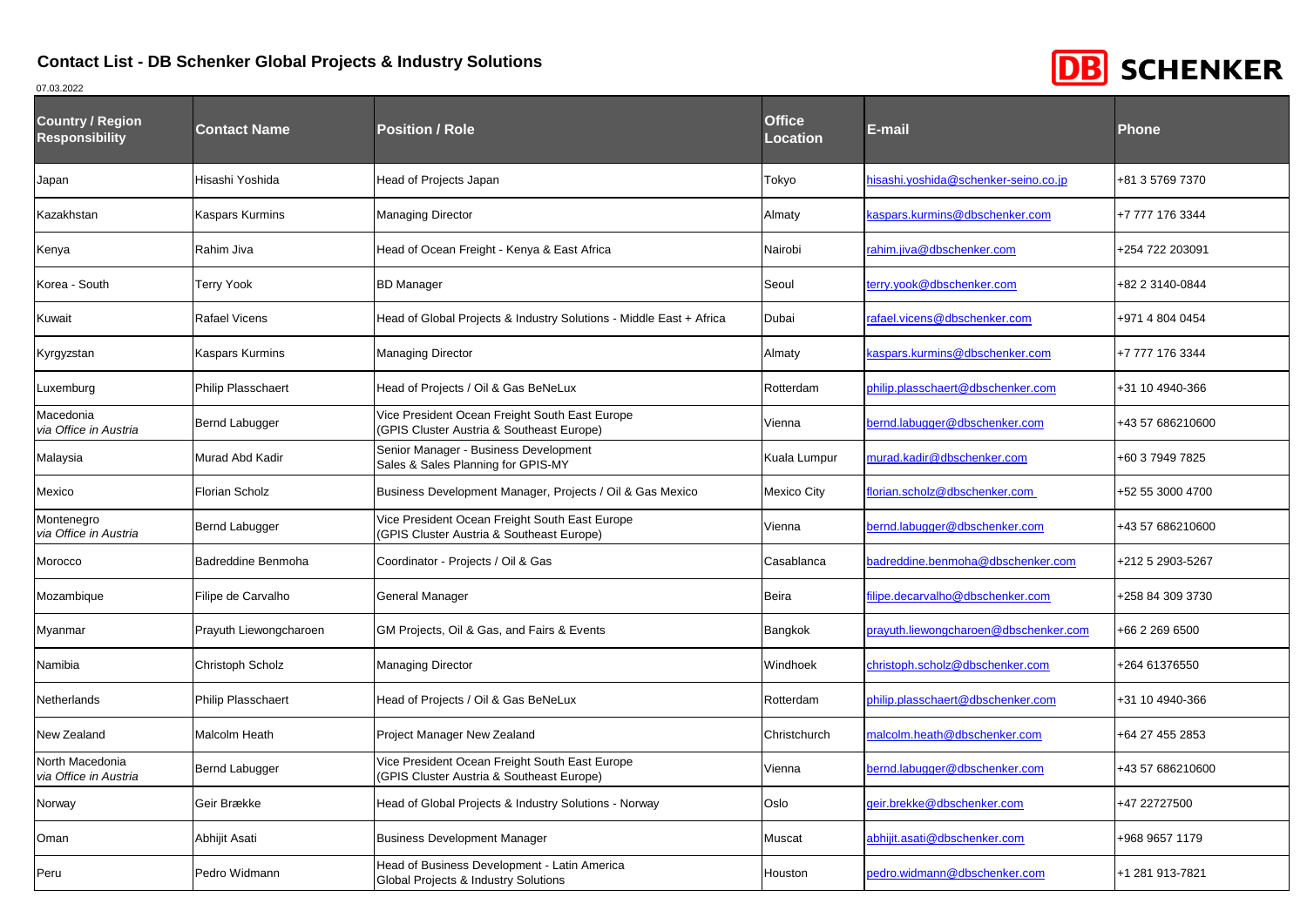

| <b>Country / Region</b><br><b>Responsibility</b>    | <b>Contact Name</b>    | <b>Position / Role</b>                                                                                | <b>Office</b><br>Location    | E-mail                                | <b>Phone</b>                  |
|-----------------------------------------------------|------------------------|-------------------------------------------------------------------------------------------------------|------------------------------|---------------------------------------|-------------------------------|
| Philippines                                         | Dennis S. Canapi       | Head of Projects / Oil & Gas Philippines                                                              | Manila                       | dennis.canapi@dbschenker.com          | +63 2 982 9999 - Ext. 1201    |
| Poland                                              | Tomasz Kwapis          | Special Transport Department Manager                                                                  | Mlochów/<br>Warszawa         | tomasz.kwapis@dbschenker.com          | +48 22 738 5612               |
| Qatar                                               | Henning Zimmermann     | Managing Director                                                                                     | Doha                         | henning.zimmermann@dbschenker.com     | +974 4499 5760                |
| Romania                                             | Catalin Vecerdea       | Commercial Manager Constanta Branch and<br>Head of Global Projects & Industry Solutions Romania       | Constanta                    | catalin.vecerdea@dbschenker.com       | +40 21 234 0075               |
| Russia                                              | Anton Malkov           | Projects Russia Chief Manager                                                                         | Saint Petersburg             | anton.malkov@dbschenker.com           | +7 812 335 7229               |
| Saudi Arabia                                        | <b>Mohamed Kammal</b>  | Manager Projects / Oil Gas - Saudi Arabia                                                             | Dammam                       | mohamed.kammal@dbschenker.com         | +966 13 8353030-200           |
| Serbia<br>via Office in Austria                     | <b>Bernd Labugger</b>  | Vice President Ocean Freight South East Europe<br>(GPIS Cluster Austria & Southeast Europe)           | Vienna                       | bernd.labugger@dbschenker.com         | +43 57 686210600              |
| Singapore                                           | Jeong Chang Sub        | Director of Projects / Oil & Gas                                                                      | Singapore                    | chang-sub.jeong@dbschenker.com        | +65 6549-1254                 |
| Slovakia<br>via Office in Austria                   | Bernd Labugger         | Vice President Ocean Freight South East Europe<br><b>GPIS Cluster Austria &amp; Southeast Europe)</b> | Vienna                       | bernd.labugger@dbschenker.com         | +43 57 686210600              |
| Slovenia<br>via Office in Austria                   | <b>Bernd Labugger</b>  | Vice President Ocean Freight South East Europe<br>(GPIS Cluster Austria & Southeast Europe)           | Vienna                       | bernd.labugger@dbschenker.com         | +43 57 686210600              |
| South Africa                                        | Admire Mapfumo         | Head of Global Projects & Industry Solutions RSA                                                      | Johannesburg                 | admire.mapfumo@dbschenker.com         | +27 11 971 8400               |
| Spain                                               | Sergio Piorno          | Head of Projects / Oil & Gas Spain                                                                    | Madrid                       | sergio.piorno@dbschenker.com          | +34 91 174 99 99 Ext. 25497   |
| Sweden<br>via Office in Norway                      |                        |                                                                                                       | <b>Product Mail Address:</b> | no.sm.osl.projects@dbschenker.com     | +47 22727500                  |
| Switzerland                                         | Markus Widmer          | Head of Ocean Freight Switzerland / Fairs + Sports Events                                             | Zurich                       | markus.widmer@dbschenker.com          | +41 585 895 337               |
| Taiwan                                              | <b>Brian Tse</b>       | Ocean Manager Taiwan                                                                                  | Taipei                       | brian-wh.tse@dbschenker.com           | +886 2 25030101               |
| Tajikistan                                          | <b>Anatoly Gvozdev</b> | General Manager                                                                                       | Moscow                       | anatoly.gvozdev@dbschenker.com        | +7 985 7608170                |
| Thailand                                            | Prayuth Liewongcharoen | GM Projects, Oil & Gas, and Fairs & Events                                                            | Bangkok                      | prayuth.liewongcharoen@dbschenker.com | +66 2 269 6500                |
| Turkey                                              | Togan Moler            | Head of Ocean & Projects                                                                              | Istanbul / Izmir             | togan.moler@schenkerarkas.com.tr      | +90 232 455 87 87 (ext: 8726) |
| Turkmenistan                                        | <b>Anatoly Gvozdev</b> | General Manager                                                                                       | Moscow                       | anatoly.gvozdev@dbschenker.com        | +7 985 7608170                |
| Jnited Arab Emirates - Dubai Ruwan C. Periyapperuma |                        | Head of Global Projects & Industry Solutions - Dubai                                                  | Dubai                        | ruwan.periyapperuma@dbschenker.com    | +971 4 8040-592               |
| United Kingdom                                      | Ben Kharbouche         | Head of Global Projects & Industry Solutions - UK & Ireland                                           | London                       | ben.kharbouche@dbschenker.com         | +44 1268 632091               |